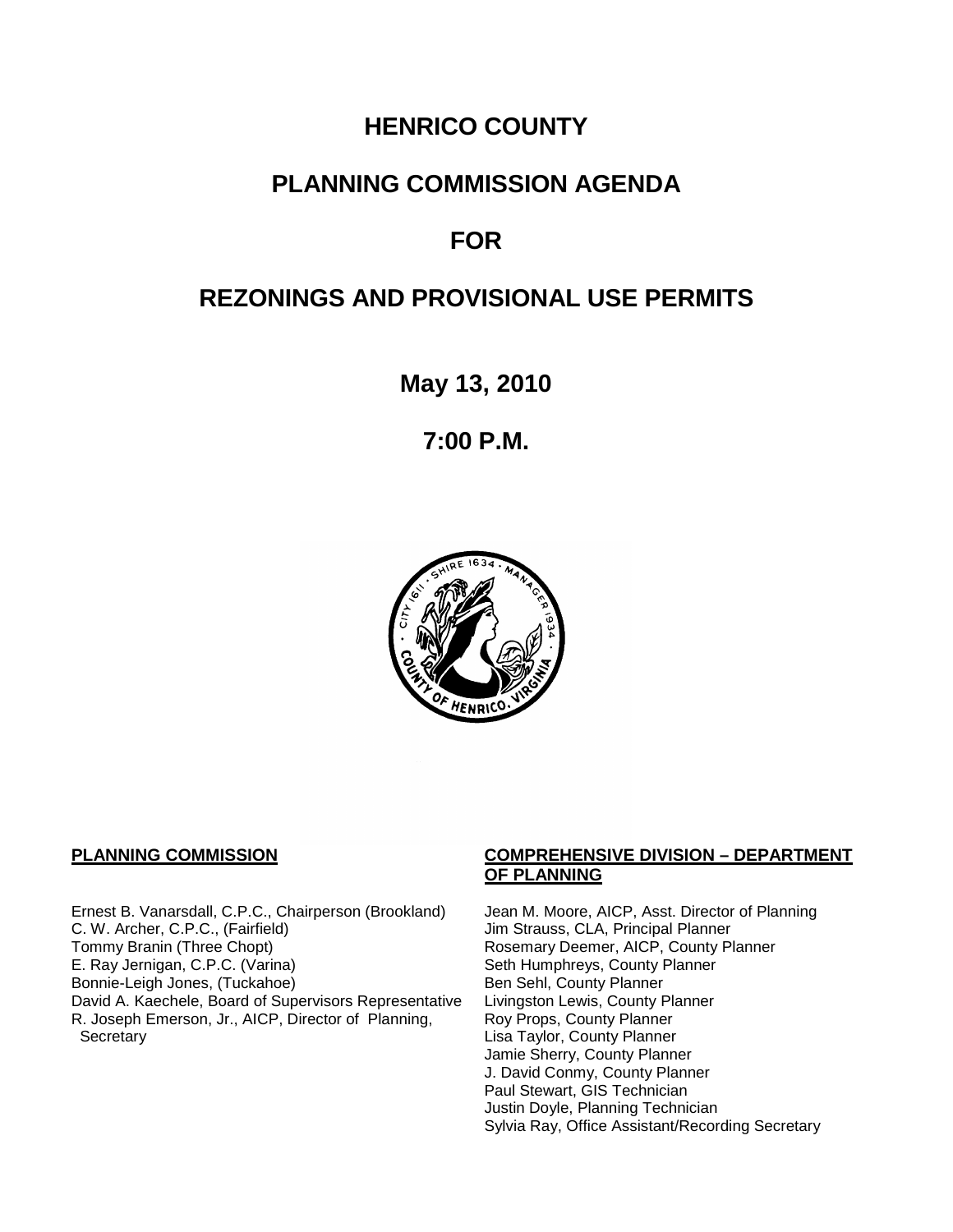# **PLANNING COMMISSION REZONING MEETING FINAL AGENDA MAY 13, 2010**

**BEGINNING AT 7:00 P.M.**

**WELCOME:**

**PLEDGE OF ALLEGIANCE:**

**RECOGNITION OF NEWS MEDIA:**

**CALL TO ORDER:**

**REQUESTS FOR WITHDRAWALS AND DEFERRALS: (0); (1)**

**REQUESTS FOR EXPEDITED ITEMS: (2)**

**CASES TO BE HEARD: (0)**

## **VARINA:**

None.

## **FAIRFIELD:**

**P-4-10 Peter L. Francisco**: Request to amend Conditions 3 and 8 approved with Provisional Use Permit P-6-09, on part of Parcel 780-749-9410, located on the west line of Lakeside Avenue (State Route 161) at its intersection with Timberlake Avenue. The applicant proposes to extend hours and days of operation of the Lakeside Farmers' Market and to allow limited sale of artisan products and non-amplified live music performances. The existing zoning is B-3C Business District (Conditional). The Land Use Plan recommends Commercial Concentration. The site is in the Enterprise Zone. **Staff – Lisa Taylor (Expedited Agenda Requested) Recommended for Approval**

**THREE CHOPT:** None.

## **TUCKAHOE:**

None.

### **BROOKLAND:**

**C-7C-10 Norton M. Bowman, Jr. for Bette M. Bowman:** Request to amend proffered conditions accepted with Rezoning Case C-31C-82, on Parcel 768-741-5464, located at the southwest intersection of Horsepen Road and Crescent Parkway. The